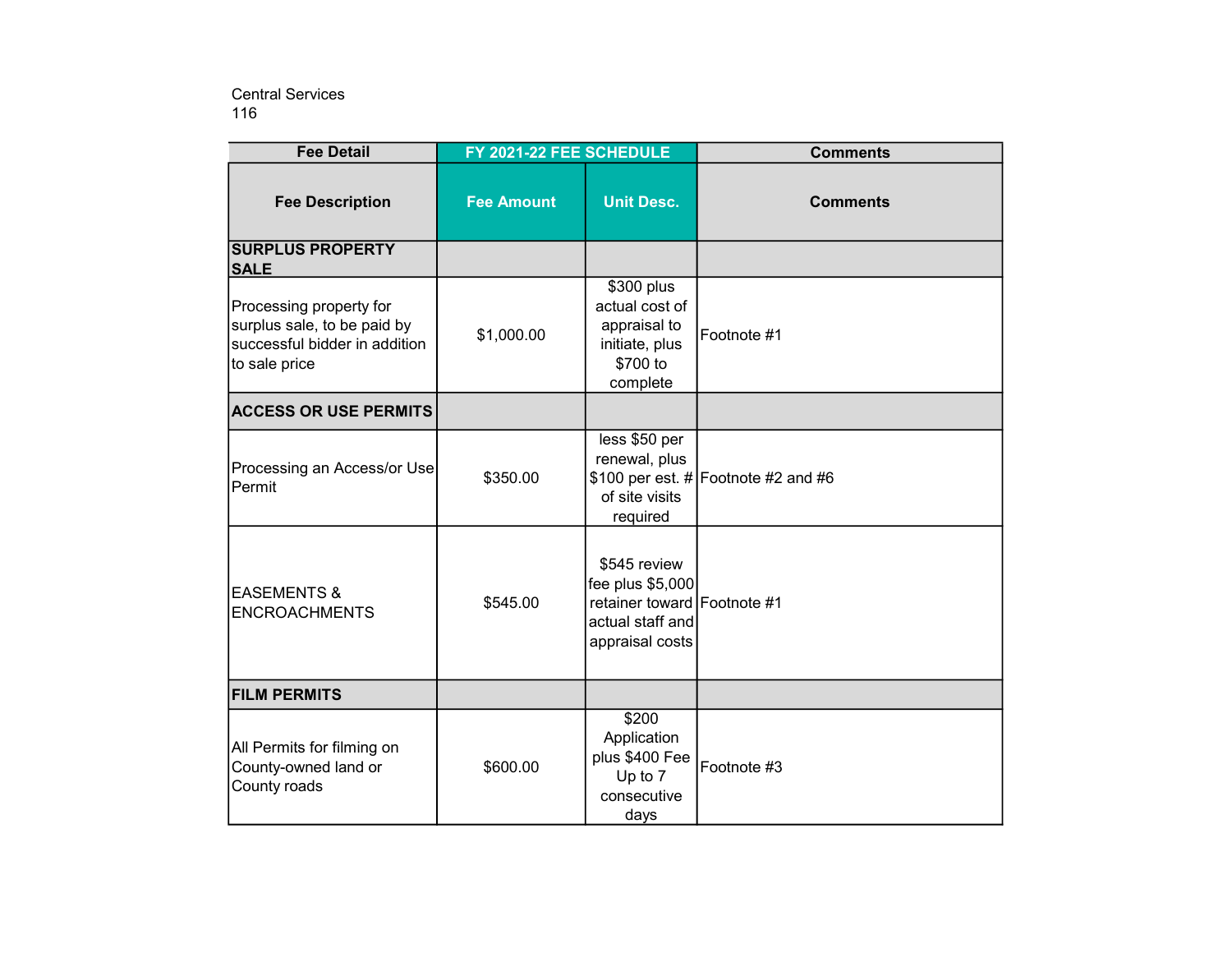116 Central Services

| <b>Fee Detail</b>                                               | FY 2021-22 FEE SCHEDULE |                    | <b>Comments</b> |
|-----------------------------------------------------------------|-------------------------|--------------------|-----------------|
| <b>Fee Description</b>                                          | <b>Fee Amount</b>       | <b>Unit Desc.</b>  | <b>Comments</b> |
| <b>VETS/COMMUNITY</b><br><b>BUILDINGS-Full Day Use</b>          |                         |                    |                 |
| <b>Reservation Transaction</b><br>Charge                        | \$9.00                  | Per<br>Reservation |                 |
| Main Hall                                                       | \$720.00                | Day                | Footnote #4     |
| Main Hall, Non<br><b>Profit/Governmental Entity</b>             | \$360.00                | Day                | Footnote #5     |
| <b>Right Wing</b>                                               | \$380.00                | Day                | Footnote #4     |
| <b>Right Wing, Non</b><br><b>Profit/Governmental Entity</b>     | \$190.00                | Day                | Footnote #5     |
| Lounge w/ Kitchenette                                           | \$300.00                | Day                | Footnote #4     |
| Lounge w/ Kitchenette, Non<br><b>Profit/Governmental Entity</b> | \$150.00                | Day                | Footnote #5     |
| Kitchen w/ BBQ                                                  | \$250.00                | Day                | Footnote #4     |
| Kitchen w/ BBQ, Non<br><b>Profit/Governmental Entity</b>        | \$125.00                | Day                | Footnote #5     |
| <b>VETS/COMMUNITY</b><br><b>BUILDINGS-Hourly Use</b>            |                         |                    |                 |
| <b>Main Hall</b>                                                | \$144.00                | Hour               | Footnote #4     |
| Main Hall, Non<br><b>Profit/Governmental Entity</b>             | \$72.00                 | Hour               | Footnote #5     |
| <b>Right Wing</b>                                               | \$76.00                 | Hour               | Footnote #4     |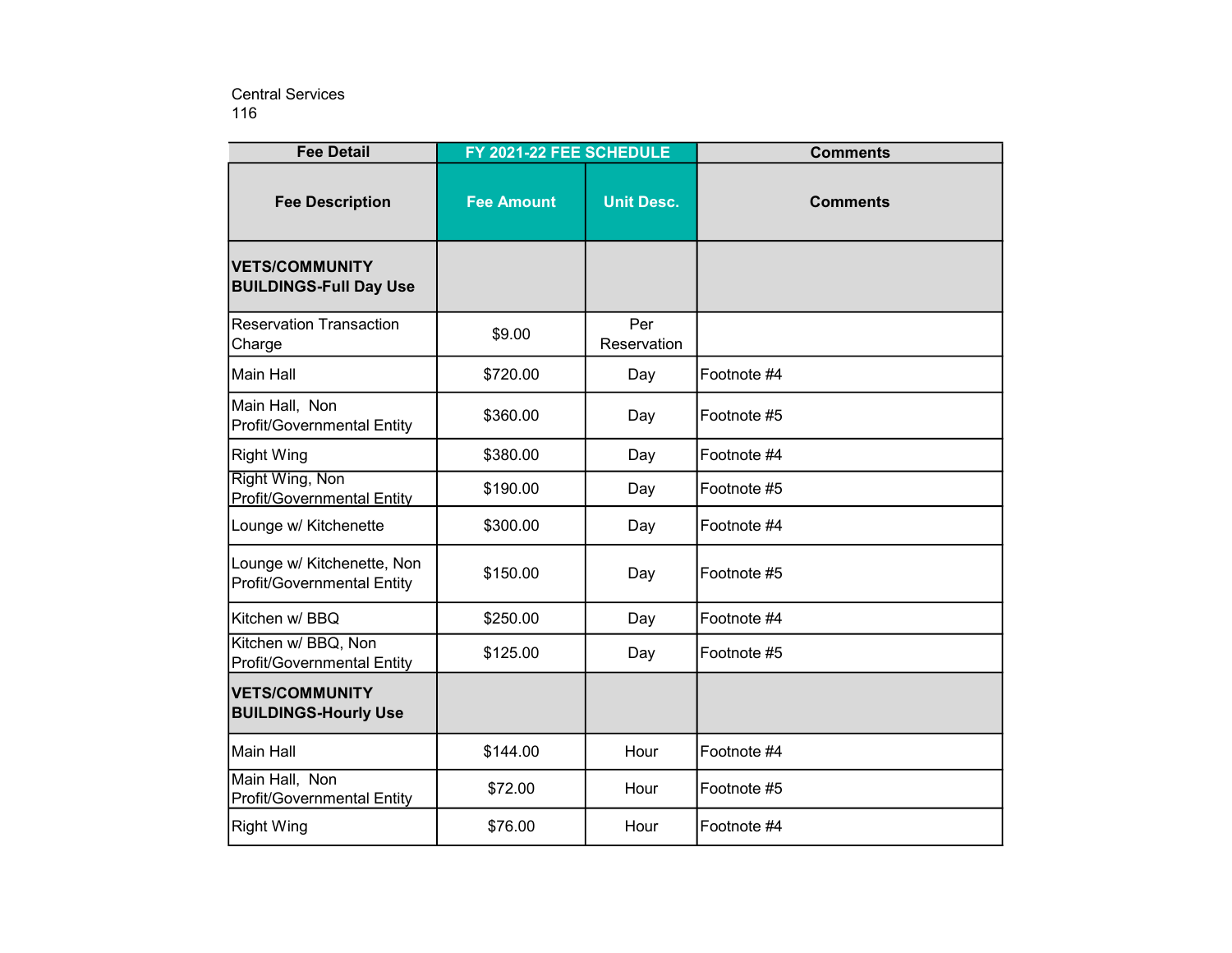## 116 Central Services

| <b>Fee Detail</b>                                                                        | FY 2021-22 FEE SCHEDULE |                               | <b>Comments</b> |
|------------------------------------------------------------------------------------------|-------------------------|-------------------------------|-----------------|
| <b>Fee Description</b>                                                                   | <b>Fee Amount</b>       | <b>Unit Desc.</b>             | <b>Comments</b> |
| Right Wing, Non<br><b>Profit/Governmental Entity</b>                                     | \$38.00                 | Hour                          | Footnote #5     |
| Lounge w/ Kitchenette                                                                    | \$60.00                 | Hour                          | Footnote #4     |
| Lounge w/ Kitchenette, Non<br><b>Profit/Governmental Entity</b>                          | \$30.00                 | Hour                          | Footnote #5     |
| Kitchen w/ BBQ                                                                           | \$50.00                 | Hour                          | Footnote #4     |
| Kitchen w/ BBQ, Non<br><b>Profit/Governmental Entity</b>                                 | \$25.00                 | Hour                          | Footnote #5     |
| <b>CENTRAL MAIL ROOM</b><br><b>FEES</b>                                                  |                         |                               |                 |
| Mail pick up and delivery to<br>locations outside the County<br><b>Government Center</b> | \$130.51                | Per month                     |                 |
| Mail pick up and delivery to<br>locations inside the County<br><b>Government Center</b>  | \$115.47                | Per month                     |                 |
| Percentage of actual postage<br>used by the customer                                     | 67.21%                  | Per dollar of<br>postage used |                 |
| <b>MISCELLANEOUS</b>                                                                     |                         |                               |                 |
| Photocopying of Records and<br>Documents                                                 | \$0.10                  | Per Page                      |                 |